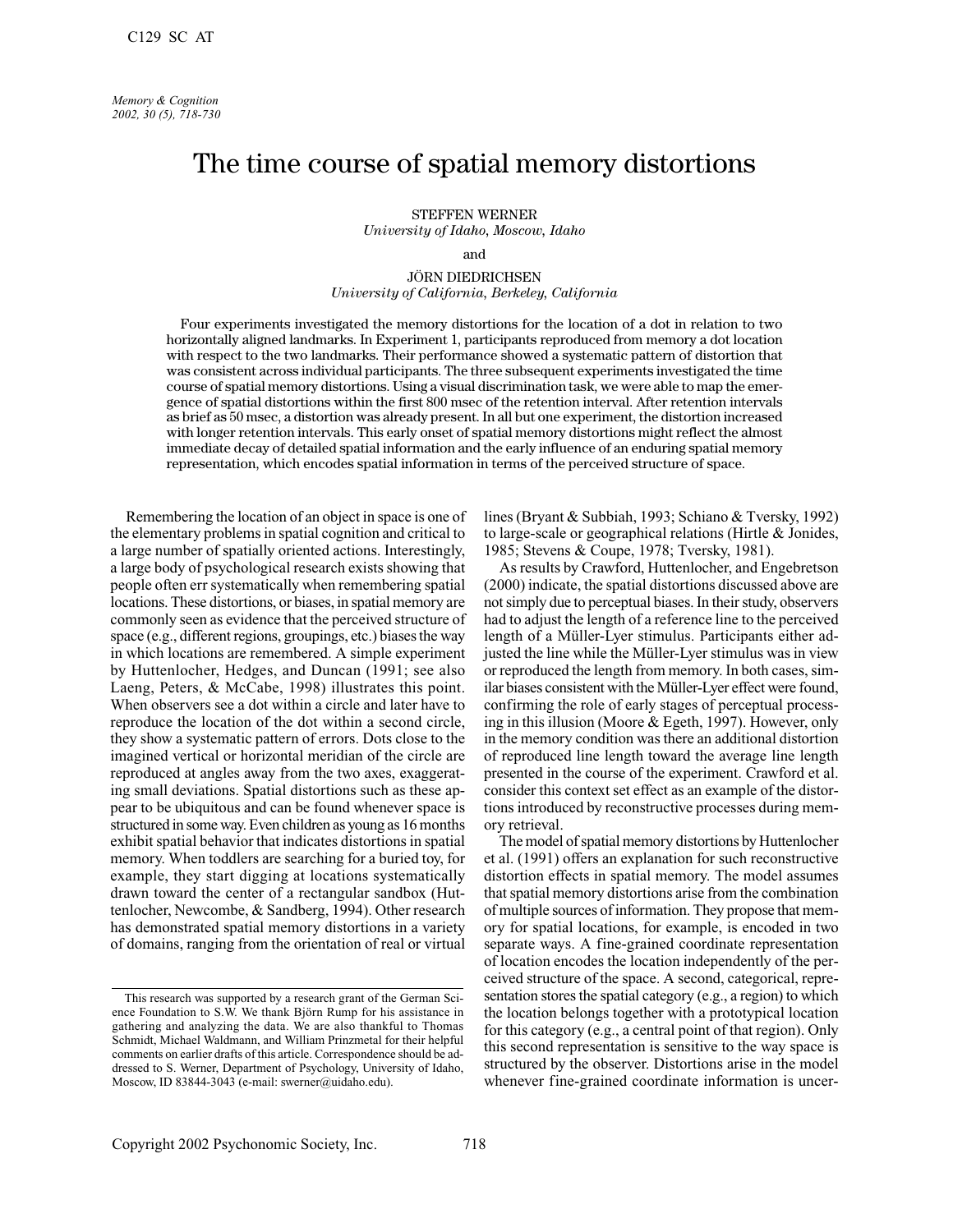tain and a location has to be inferred from its spatial category membership. According to this reconstructive account, the remembered location will be partially guessed on the basis of the prototypical location of the remembered category to which the location belongs**.** Remembered locations are thus repelled from a border toward the category prototype, the size of the distortion depending on the relative weight of the source of information.

Very little is known to date about the exact mechanism that gives rise to these ubiquitous distortions. One important piece of information, which may constrain theoretical models of spatial memory distortions, concerns the question of the temporal characteristics of these distortions. The studies previously mentioned provide only a rough idea about the precise point in time at which spatial memory distortions are already present. In experiments using the dot location and similar tasks, a few seconds, consisting of retention interval and reproduction time, were sufficient to produce significant spatial distortions (Laeng et al., 1998; Nelson & Chaiklin, 1980). In addition, Huttenlocher et al. (1991) demonstrated that a secondary task interfered with location memory, leading to larger distortions over the course of 10 sec. For very brief retention intervals, however, the studies previously described leave open two possible scenarios. First, spatial memory distortions may be present only after a significant retention interval (on the order of seconds), in accordance with the notion that location information enters short-term memory as it is perceived and is subsequently subjected to memory distortions. Second, spatial distortions may also develop very rapidly within the first few hundred milliseconds, indicating that accurate location information is lost very quickly. In either case, the Huttenlocher et al. model would explain the distortion effect by a loss of detailed coordinate information and a heavier reliance on categorical information. Information about the life span of the hypothesized fine-grained coordinate information would thus serve to characterize this representation.

Historically, the temporal change of contents in visual memory has played an important role in theories of form perception and memory proposed by the Gestalt psychologists (see Riley, 1962). Early studies indicated that visual memory for form as measured through successive reproductions showed evidence of systematic distortions (Wulff, 1922). The nature and the underlying principles of these distortions remained largely unclear (see Carmichael, Hogan, & Walter, 1932, for the role of the semantic interpretation). The time course of these types of distortions of memory for visual form was often investigated for long retention intervals (up to many weeks). Interestingly, Crumbaugh (1954) investigated the time course of distortions of visual form memory within the first 12 sec after presentation of the original stimulus using a visual discrimination task. For some of his stimuli, marked distortions were noticeable within the first second after presentation and increased only slightly with growing retention interval. Unfortunately, his results do not paint a consistent picture, because some of the changes in distortions seemed to

asymptote after 1 sec whereas others appeared to develop much later.

That accurate information can be lost even within short retention intervals was supported in a more recent study on the time course of representational momentum (Freyd & Johnson, 1987). In this experiment, participants saw a succession of rectangles, which induced the perception of rotational motion of the rectangle. After the presentation of the last rectangle of the sequence, one of nine different rectangles was displayed and the participants had to indicate whether the orientation of the probe corresponded to the last rectangle they had seen. The nine different probes varied in their orientation between  $-8^\circ$  and  $8^\circ$  in steps of 2º from the correct orientation. By comparing the rates of *same* responses for each probe orientation, the authors were able to estimate the amount of distortion for different retention intervals. These results suggest that spatial distortions in the direction of the perceived movement developed within the first 400 msec after offset of the visual stimulus. More generally this result shows that spatial distortions might arise at brief exposures and retention intervals of spatial information. Obviously, the traditional task of reproducing a remembered target location is not sufficiently fast within these temporal parameters of only a few hundred milliseconds for investigating the development of spatial distortions. The method employed by Freyd and Johnson and earlier by Crumbaugh (1954), on the other hand, provides a promising paradigm for tapping into the temporal dynamics of the development of spatial distortions. In this article we will address the development of spatial distortions in the course of spatial information processing by using a similar discrimination paradigm.

The investigation of the time course of spatial memory distortions requires that the distortion itself be reliable. In Experiment 1 we therefore first report a pattern of distortions that is reliable across observers for a simple spatial configuration, namely the location of a dot in relation to two horizontally aligned landmarks. Participants had to reproduce the location of the dot in relation to the two landmarks after a 2-sec retention interval on the computer screen. In the subsequent three experiments we probed the temporal characteristics of different aspects of this empirical distortion pattern.

#### **EXPERIMENT 1**

Very different mechanisms and systems of reference can influence how space is structured. Systems of reference can be defined in relation to the perceiver or to different systems of landmarks (see Levinson, 1996, for an overview). In our experiment, we used two horizontally aligned landmarks to control the perceptual organization of visual space. A two-landmark display is the simplest geometric configuration that defines a reference frame with location, orientation, and scale. We chose this configuration over a circle (e.g., Huttenlocher et al., 1991) because it allows the manipulation of the internal orientation of the stimulus independent of the observer (Werner & Schmidt, 2000).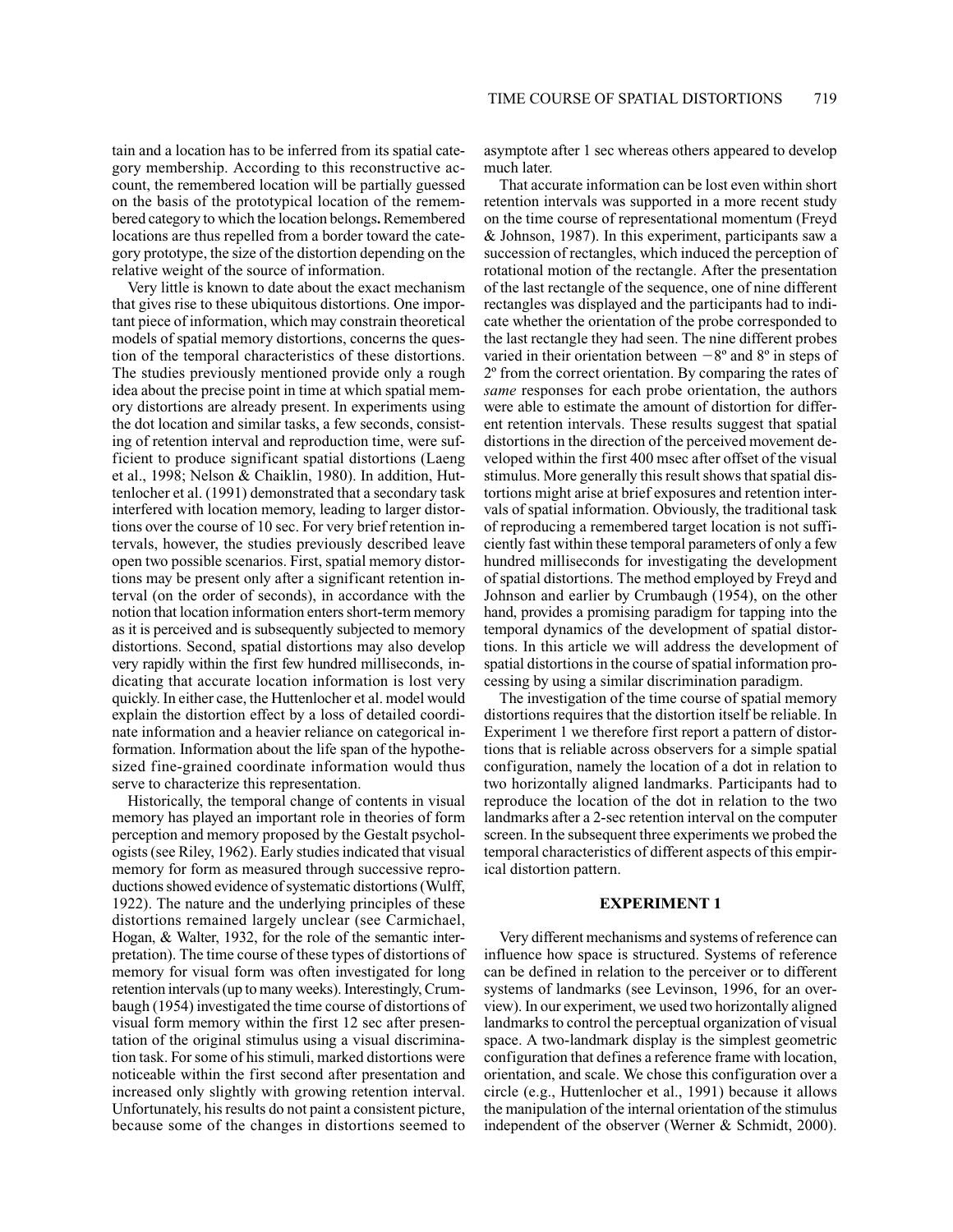# 720 WERNER AND DIEDRICHSEN

The task of the participants was to reproduce a dot location with respect to the two landmarks. Two additional reference systems could be used in this situation. First, participants could try to encode the location of the target dot with respect to the visible frame of the monitor, or, alternatively, participants could try to encode the dot location in an egocentric frame of reference. Because we are interested exclusively in the pattern of distortions evoked by the coding relative to the two horizontally aligned landmarks, we included two conditions in the experiment. In one condition, the landmarks were always presented at the same location, allowing the participants to represent the location relative to the frame of the monitor or in egocentric coordinates. In a second condition, we varied the position of the landmarks between presentation and reproduction, thus leaving the two landmarks as the only reliable reference system. In both conditions, the participants were instructed to reproduce the target relative to the landmarks. Any differences between these conditions could be attributed to the use of different reference systems.

## **Method**

**Participants**. Twelve students at the University of Göttingen (7 female, 5 male) participated in this study in return for 30 DM payment. Their age ranged from 19 to 35 years.

**Apparatus and Stimuli**. The stimuli were presented on a 14-in. Apple RGB-monitor (640  $\times$  480 pixel resolution, 100 pixel  $\approx$  3.67 cm) viewed from a distance of 90 cm. The background color of the monitor was set to black and all stimuli were presented in white. Two circles served as landmarks, each 10 pixels (0.23º) in diameter and presented 200 pixels (4.67º) apart from each other horizontally. The target dot was a small filled white circle with a diameter of 5 pixels (0.11º) at 1 of 125 locations. The locations were symmetrically organized, covering an area including the two landmarks on a regular grid with 25 columns and 5 rows, spanning an area of 240  $\times$  60 pixels (5.60°  $\times$ 1.40º; see Figure 1 for details). To reproduce a dot location, a cursor of the same size and shape as the dot could be moved across the screen.

**Procedure**. Participants were randomly assigned to one of two conditions. In the fixed-landmarks condition, the two landmarks were always presented centered on the screen. In the variable-landmarks condition, for both presentation and reproduction, the landmarks were shifted horizontally and vertically by a random value between  $-150$  and 150 pixels (3.7°) relative to the fixed-landmark condition.

The experiment consisted of two 1-h sessions, separated by at least 1 day. In each session, a participant was presented 250 trials, so that each location was tested a total of four times per participant. Every trial began with the presentation of the landmarks and the dot for 1.5 sec, followed by a retention interval of 2 sec, in which the screen was left blank. The simultaneous reappearance of the landmarks and the mouse pointer signaled the participants to move the mouse pointer to the remembered position of the dot relative to the landmarks. They finished each trial by pressing the mouse button. After an interval of 1 sec the next trial started.

#### **Results**

All trials in which the reproduced position deviated more that 20 pixels (0.47º) from the correct location were considered outliers and were excluded from further analysis



**Figure 1. (A) Vector plot of the distortions in reproduction in Experiment 1 with two horizontally aligned landmarks (circles). The arrows start at the presented location and end at the averaged reproduced location. (B) Mean constant (filled circles)** and variable error (open triangles) in the horizontal direction  $(\pm SE)$  dependent on the horizontal location of the point. Posi**tive constant error indicates a rightward distortion. (C) Mean constant and variable error in the vertical direction. Positive constant error indicates an upward distortion.**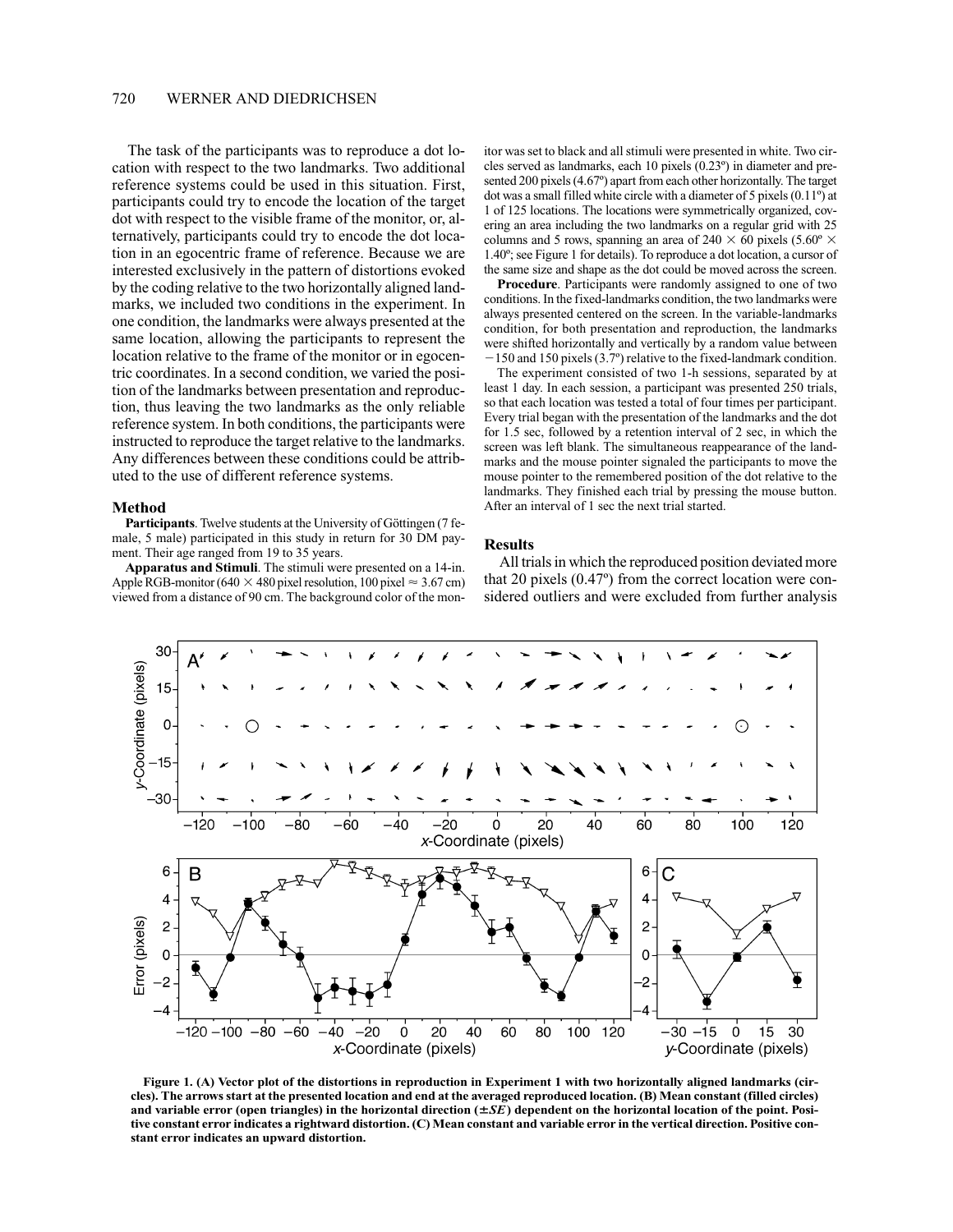(2.33%). For each location and each participant, the constant error was calculated as the mean difference between presented and reproduced location. The variable error was defined as the standard deviation of these differences across the different trials of each participant. Average constant errors at the 125 locations are plotted in Figure 1A.

Figure 1B shows the constant and variable error for the horizontal direction collapsed over the vertical direction. The horizontal constant error was submitted to a mixed analysis of variance (ANOVA) with *x*-coordinate as a within-subjects and the landmark condition (fixed vs. variable landmarks) as a between-subjects variable. The constant error varied systematically with the *x*-coordinate  $[F(24,240) = 17.10, M_s = 5.17, p < .001]$ . Neither the effect of landmark condition nor its interaction with the *x*coordinate, was significant (both  $F_s < 1$ ). A similar picture was obtained in the corresponding analysis for the vertical axis (Figure 1C). The *y*-coordinate had a significant effect on the constant error in the vertical direction  $[F(4,40) = 15.10, M_s = 3.38, p < .001]$ , and again the landmark condition did not have an effect on the constant error, nor was there a significant interaction between these variables.

The variable error on both dimensions was dependent on the position of the dot on that dimension  $[F(24,240) =$ 25.52,  $MS_e = 1.03$ ,  $p < .001$ , for the horizontal dimension and  $F(4,40) = 77.39$ ,  $MS_e = 0.186$ ,  $p < .001$ , for the vertical dimension]. The variable error in the horizontal dimension was reduced near the landmarks and near the midpoint between the landmarks, as well as in the vertical dimension on the imaginary line connecting the two landmarks. There was no difference between the variable- and fixed-landmarks groups in terms of variable error (both  $F_s$   $<$  1), nor was there any significant interaction with the position of the dot. Thus, our data show that moving the landmarks between presentation and reproduction did not have any effect.

#### **Discussion**

When reproducing the location of a dot in a simple configuration of two horizontally aligned landmarks, participants showed a stable, symmetric pattern of distortions. Dots presented near a landmark were remembered further away from the landmark, whereas dots presented near the midpoint between the two landmarks were reproduced further away from the midpoint. This observation also holds for the vertical direction. The individual distortion patterns were stable across participants. The average correlation between each individual pattern of constant errors with the averaged pattern of the remaining participants was  $r = .79$  for the horizontal and  $r = .89$  for the vertical direction (averaged across participants).

The failure to find any differences between the variablelandmarks conditions and the fixed-landmarks condition suggests that the participants encoded the target dot location relative to the landmarks. However, this finding alone does not rule out the use of an egocentric reference frame by the observer. An observer could, for example, use the

distance and direction from the point of fixation on a landmark as an egocentric reference system to encode the position of the target location. Results from another series of experiments in which only one of the two landmarks was presented unpredictably during reproduction render this hypothesis unlikely (Schmidt, Werner, & Diedrichsen, 2002). In addition, other studies suggest that the general pattern of distortions is robust with respect to rotating and scaling of the landmark configuration (Diedrichsen, 1999; Werner & Schmidt, 2000), underlining the dependence of the distortion pattern on the landmarks.

Experiment 1 established an interindividually stable spatial distortion pattern induced by two horizontally aligned landmarks. Subsequent experiments focused on the temporal dynamics of the distortion pattern found in Experiment 1 to identify the retention interval at which accurate spatial information is lost by using a visual discrimination task. This information will help to constrain an important characteristic of proposed processes and representations for models of spatial memory distortions. In Experiment 2, location memory was tested for retention intervals of 100–800 msec for two different sets of target dots from Experiment 1, one that showed a large distortion and one that did not show any distortion. The results indicate that the distortion was present only for the former dots. In Experiment 3, the memory distortion for dots at these locations was detectable at retention intervals as short as 50 msec, and it depended on the presence of the landmark. We also assessed the effect of changing the expectations of the observers. The results suggest that manipulations of the response criterion do not impact the general pattern of our findings. Finally, in order to generalize our findings, in Experiment 4, we tested a set of target dots that showed distortions in the opposite direction in Experiment 1, using the same procedure as in Experiment 3.

# **EXPERIMENT 2**

To get around the long response times of reproduction procedures, we employed a visual discrimination task in Experiments 2–4, presenting the dot twice in brief, masked succession. The task of our participants was to identify whether the dot changed its location between presentations. For their judgment, participants thus had to rely on their memory of the dot's location. Unlike Experiment 1, these experiments employed a masking procedure to eliminate apparent motion cues for brief retention intervals.

To infer the amount of the distortion from the participants' judgments, we devised a simple model of the processes involved in making a visual discrimination between two presented locations. The reproductions in Experiment 1 for the same location varied from trial to trial. This is partly due to noise introduced during the reproduction task, but also due to uncertainty about the exact remembered location. We therefore assume that a memory representation of the presented location corresponds to a distribution of locations with mean  $\mu_m$  and variability  $\sigma_m$ .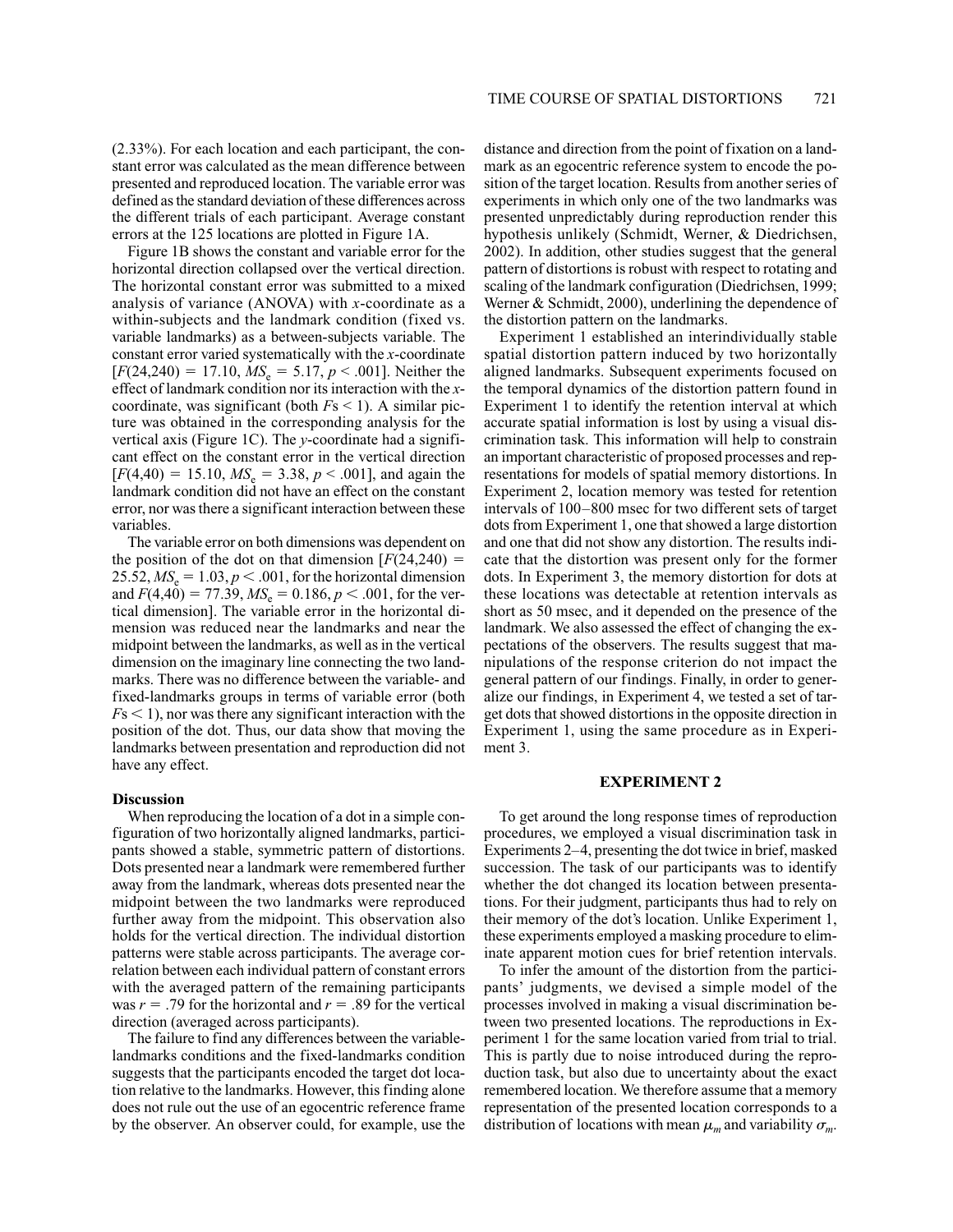

**Figure 2. Model for the decision process in Experiments 2–4. The original dot is presented at location** *O* **and the remembered** location  $m$  of this dot is normally distributed around  $\mu_m$ . In this **example, the memory representation is distorted on average to** the right. Presented with a test dot at location  $T_{-1}$ , the participant **compares the test dot with the memory representation and gives a no-change response if the two are less different than a decision criterion**  $\kappa$  (i.e., if *m* falls into the hatched area).

A memory distortion is present if  $\mu_m$  is different from the original dot location. Consider now the example in Figure 2. Here the remembered location is biased on average to the right of the original location *O*. Presented with a test dot at the location  $T_{-1}$ , the participants will compare  $T_{-1}$ with their remembered location and will give a no-change response if the two are sufficiently similar. We conceptualize this criterion in the decision process as a parameter . The hatched area in Figure 2 corresponds to the probability of the remembered location satisfying this criterion for the test dot  $T_{-1}$  and therefore equals the probability of a no-change response in this case. By varying the position of the test dot, we can thus infer the average remembered location  $\mu_m$ , the accuracy of this location  $\sigma_m$ , and the decision criterion  $\kappa$  from the rate of no-change responses (see Appendix for a detailed description).

In Experiment 2 we compared two kinds of dot positions: *biased points*, for which we had found a strong distortion in a certain direction on the basis of our data from Experiment 1, and *control points*, for which we had not found any significant distortion. For both groups of points we varied the retention interval to map the time course of the memory distortion.

#### **Method**

**Participants**. Twelve students (7 male and 5 female) participated in two 1-h experimental sessions in return for 30 DM. Their age ranged between 19 and 28 years.

**Apparatus and Stimuli**. The experiment was carried out in a light-attenuated room. All stimuli were presented on a 16-in. Apple monitor (832  $\times$  642 pixel resolution) viewed from 90 cm. All stimuli were made identical in size and shape to the ones used in Experiment 1. We selected four dot positions that had shown a strong distortion in Experiment 1 (biased points  $\{\pm 20, \pm 15\}$ ; see Figure 3). As a control condition we also included three locations at which no distortion was found (control points  $\{0, \pm 30\}$  and  $\{0,0\}$ ). For each biased point we selected seven dot locations as test stimuli for the discrimination task. On the basis of the distortion of the original dot location found in Experiment 1, three of the locations were equally spaced in the direction of the distortion  $(+1, +2, +3)$  and three in the opposite direction  $(-1, -2, -3)$  in increments of 4.1 pixels (.09º). The distortion vectors were oriented in an approximately 45º orientation and pointed away from the midpoint of the display. The center location (0) always was identical to the original location (Figure 3). Because the control points did not show a distortion in Experiment 1, we used the same sets of test stimuli for the control points as for the biased points. Test dots oriented on a 45º line from the upper left to the lower right were used for the upper  $\{0,30\}$  and central control {0,0} points, whereas test dots oriented from the upper left to the lower right were used for the lower  $\{0, -30\}$  and central control points.

**Procedure**. Each trial began with a 200-msec presentation of the two landmarks and the dot and was followed by a masked retention interval of 100, 200, 400, or 800 msec. In this interval, an area of  $300 \times 200$  pixels (7°  $\times$  4.6°) was covered with 30 white lines of random position, orientation, and length (each 1 pixel wide), and neither the landmarks nor the dot were visible. The lines changed every 16 msec, covering 10%–15% of the area in every frame. Thereafter the two landmarks and the test dot were presented again for 200 msec. The participants were instructed to press the "K" key when the position of the dot relative to the landmarks changed, and to press the "D" key when the location stayed the same. One second after their response, the next trial began.



**Figure 3. Location of biased and control points relative to the two landmarks in Experiment 2. The arrows show the direction of distortion for the biased points (black dots) as observed in Experiment 1. For the control points (open dots), no distortion was found. The test dot locations for the lower-right biased point are shown in the box below.**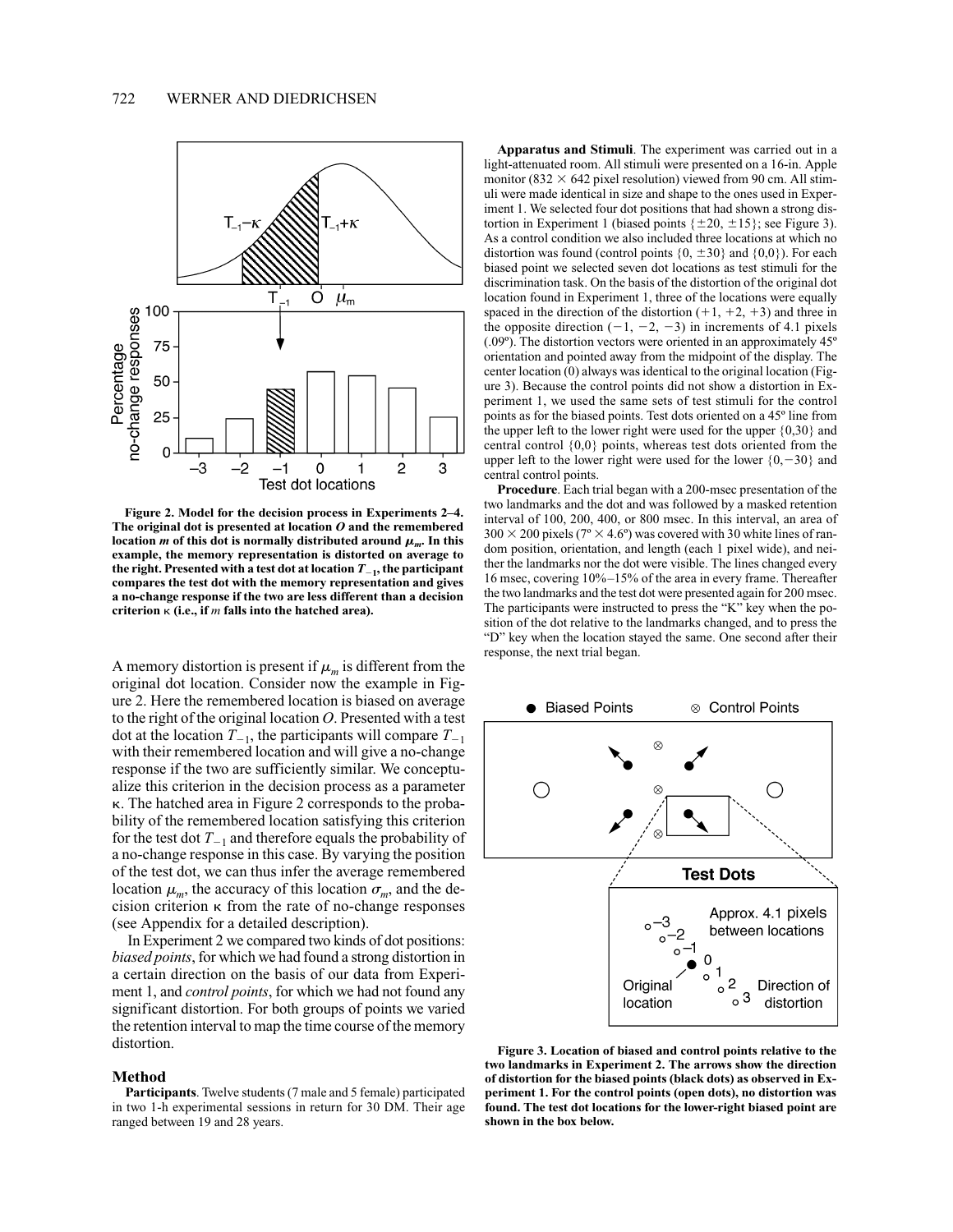Participants received a training block of 32 trials to acquaint them with the task. In half of the trials, the position of the dot was not changed, and in the other half of the trials, the dot was moved 12 pixels (.28º) either in the direction of the distortion or in the opposite direction. This served to induce the expectancy that the proportion of no-change trials would be 50%, whereas in the following 10 experimental blocks only every seventh trial was a no-change trial. Due to this manipulation the participants showed approximately equal proportions of change and no-change responses. Each experimental block consisted of 224 trials, in which the four biased points and four control points were counterbalanced with the seven possible changes of the dot location and the four retention intervals. After each experimental block the participants were provided with feedback about their discrimination performance in the form of *d*′. Five of these blocks were done in the first, and the other half were done in the second session. Sessions were separated by at least 1 day.

# **Results**

The data of 1 participant were excluded from further analysis because of poor discrimination  $(d' = 0.35$ , as opposed to an average of the other participants of  $d' = 1.56$ ,  $SD = 0.33$ ). We evaluated the responses separately for the biased and the control points, but collapsed the data over the four positions within each group. For the biased points, the test dots in the direction of the distortions were labeled  $+3$ ,  $+2$ , and  $+1$ . Because there were no distortions for the control points in Experiment 1, we chose a conservative assignment: We labeled the test dots on the side with a higher number of no-change responses as  $+3$ ,  $+2$ , and  $+1$ . It turned out that for all control points the test dots on the left side received more no-change responses.

As can be seen in Figure 4, the response pattern for the control points is symmetrical. The rate of no-change responses differs only 3%–17% between the two directions for the four retention intervals  $[|t(10)| \le 1.65, p > .10]$ . For the biased points, the participants showed 42%–63% more no-change responses in the direction of the distortion, as would be expected if their representation had shifted in this direction  $[t(10) > 2.66, p < .05$ , for all retention intervals].

To investigate distortion, accuracy, and the decision criterion independently, we obtained estimates for the parameters  $\mu_m$ ,  $\sigma_m$ , and  $\kappa$  (see Appendix) individually for every participant and retention interval. In most cases, the model provided a good fit for the data. However, in 17 of the 88 fits the residual error differed significantly ( $\alpha$  = 5%) from zero.

The average estimates for the three parameters (Figure 5) were submitted to a repeated measures ANOVA with the variables retention interval and point type (biased vs. control). The  $\mu_m$  values for the biased points were significantly different from those of the control points  $[F(1,10) =$ 8.77,  $MS_e = 5.49$ ,  $p = .014$ ]. Already after 100 msec the  $\mu_m$  estimates for the biased points differed significantly from zero  $[t(10) = 2.74, p = .021]$ , and rose further from the 100-msec to the 200-msec condition  $[t(10) = 2.37]$ ,  $p = .025$ ]. We found no other significant increases. For the control points, no significant distortion was found.

The  $\sigma_m$  parameter showed an effect of retention interval  $[F(3,30) = 5.30, MS_e = 0.41, p = .005]$ . There was, however, no difference between the biased points and the control points in this parameter  $[F(1,10) = 0.36, MS_e = 0.74,$  $p = .853$ , nor was there an interaction between point type and retention interval  $[F(3,30) = 1.23, MS_e = 0.20,$  $p = .31$ ]. The decision criterion  $\kappa$  was standardized with respect to the  $\sigma_m$  value of the same condition before it was submitted to the ANOVA. The standardized  $\kappa$  did not change with retention interval  $[F(3,30) = 0.722, MS_e = 0.186,$  $p = .54$ ], but was significantly stricter for the control points than for the biased points  $[F(1,10) = 6.23, MS_e = 0.126,$  $p = .032$ . There was also a significant retention interval  $\times$ point type interaction for the standardized  $\kappa$  [ $F(3,30)$  =  $3.41, MS_e = 0.035, p < .03$ .

## **Discussion**

The results of Experiment 2 clearly indicate that observers misjudged the location of the biased points after only 100 msec. For test dots in the direction of the distortion, the number of false no-change responses was higher than in the opposite direction. Accordingly, the size of the distortion  $(\mu_m)$  was significantly different from zero. This effect was observable for all retention intervals. A significant distortion was thus present after just a 100-msec



**Figure 4. Percentage of no-change responses for biased and control points dependent on test dot location in Experiment 2. The results for different retention intervals are shown separately. The error bars represent standard errors.**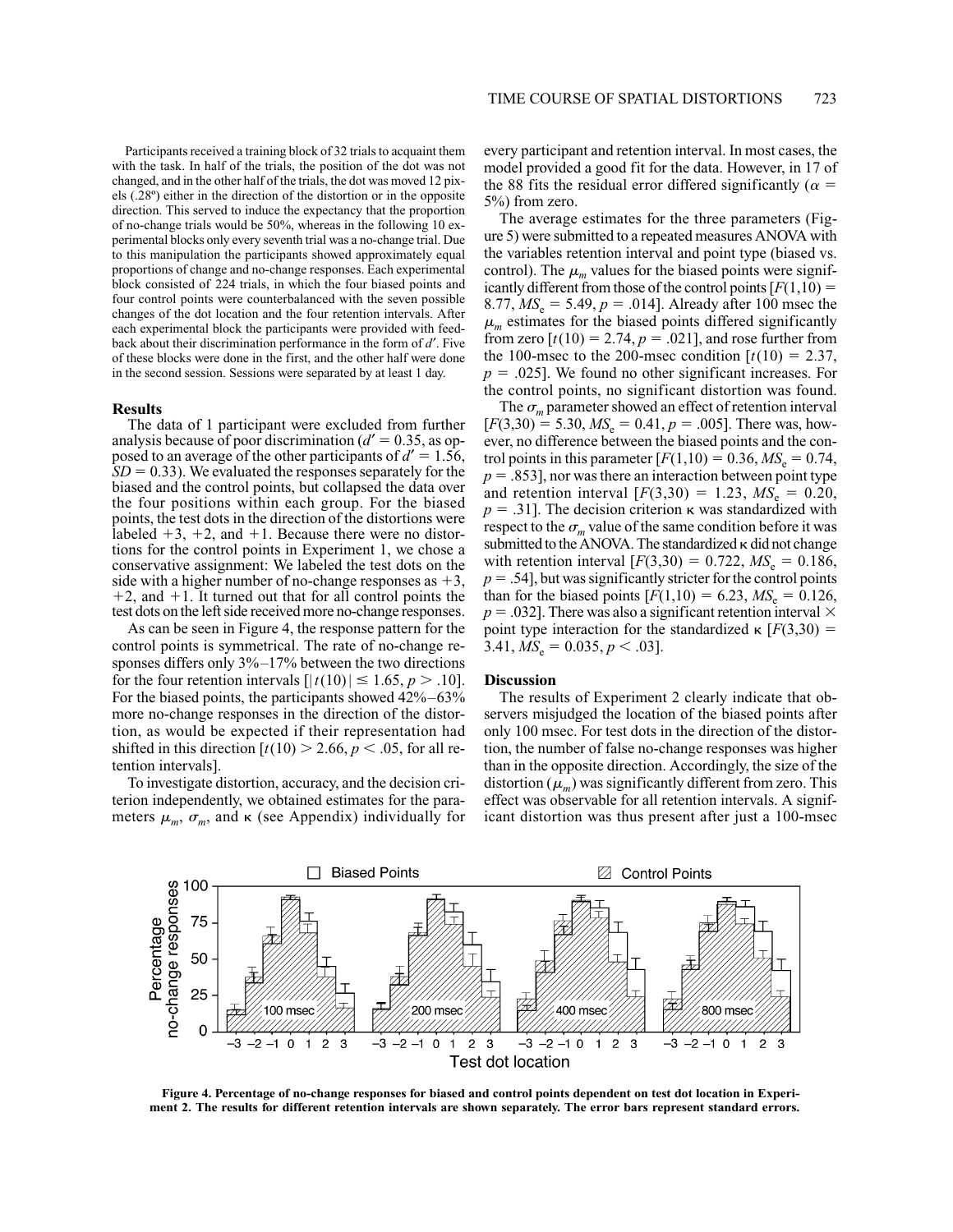

Figure 5. Mean estimates for  $\mu_m, \sigma_m,$  and  $\kappa$  derived from the results of Experiment 2. The parameter  $\mu_m$  is a measure for the size of the distortion,  $\sigma_m$  for accuracy of the memory, and  $\kappa$  for the decision criterion of each participant. The **parameter is presented in** *SD* **units of the respective** *m***. Parameter estimates were computed individually for each participant. The error bars represent standard errors.**

delay between the two stimulus presentations, increasing with longer delays. Unlike the biased points, the three control locations did not show any systematic distortion. The uncertainty of the remembered location  $(\sigma_m)$  increased with increasing delay for all locations. This finding indicates that information about the presented location is lost over time whether the memory of the location is distorted or not. However, participants applied a stricter decision criterion when making no-change responses for control points. This might be due to the fact that the control locations were aligned with the midpoint between the landmarks, increasing confidence in the judgments.

In sum, the results of the second experiment suggest that the same spatial memory distortions were identifiable with a visual discrimination task as with the reproduction task in Experiment 1. However, due to the brief stimulus exposures, other processes might also have contributed to the spatial distortions found. For example, O'Regan (1984) found that the position of a brief and peripherally presented stimulus is misjudged to be closer to the fixation point. In our experiment, however, the distortion went outward from the average fixation point, assuming that participants fixated the midpoint between the two landmarks. In a relative localization task, on the other hand, the position of a smaller object relative to a larger one is judged to be more peripheral (Müsseler, van der Heijden, Mahmud, Deubel, & Ertsey, 1999), but only under successive presentations of the larger and smaller stimuli. Even though these findings do not offer an alternative explanation of our results, we changed the procedure in the third experiment to rule out any potential effects of the different dot locations between biased and control points.

# **EXPERIMENT 3**

Experiment 3 addressed two concerns that arise with the interpretation of the previous experiment. First, control and biased points had different eccentricities; thus differences in the distortion may have been due to the retinal position rather than to the influence of the landmarks. We addressed this problem by using only the four biased points with and without presentation of the landmarks. If the distortion was due to the presence of the landmarks, it should disappear if the dot is presented alone at the same eccentricity. By using identical test dot locations, this experiment allowed us to rule out any explanations of the distortion effect based solely on eccentricity or eye movements in the direction of the test dot locations, because these should be the same between the two conditions.

Second, in the previous experiment participants were led to expect an equal number of change and no-change trials. During practice, the ratio of change and no-change trials was 1:1, with immediate feedback about the correctness of each response after each trial. Participants subsequently reported approximately as many change as no-change responses, although only every seventh trial was a no-change trial. Using this manipulation we were able to gather the optimal amount of information from the data. However, because our results are based on parameter estimations from a formal model, we wanted to ensure that estimates for  $\sigma_m$  and especially of  $\mu_m$  are independent of the response criterion  $\kappa$ . We therefore assigned participants to two different expectancy conditions, in which the response criterion was manipulated by changing the subjects' expectancies regarding the correct proportion of trial types. For half the participants, the practice block now reflected the correct ratio of no-change to change trials of 1:6, whereas for the other half the ratio remained 1:1, as in Experiment 2. If our previous results are independent of the criterion, this manipulation should only lead to a change in parameter  $\kappa$ , leaving the estimates for the other parameters unchanged.

#### **Method**

**Participants**. Twenty students participated in the experiment for 30 DM reimbursement. Their age ranged from 22 to 35 years.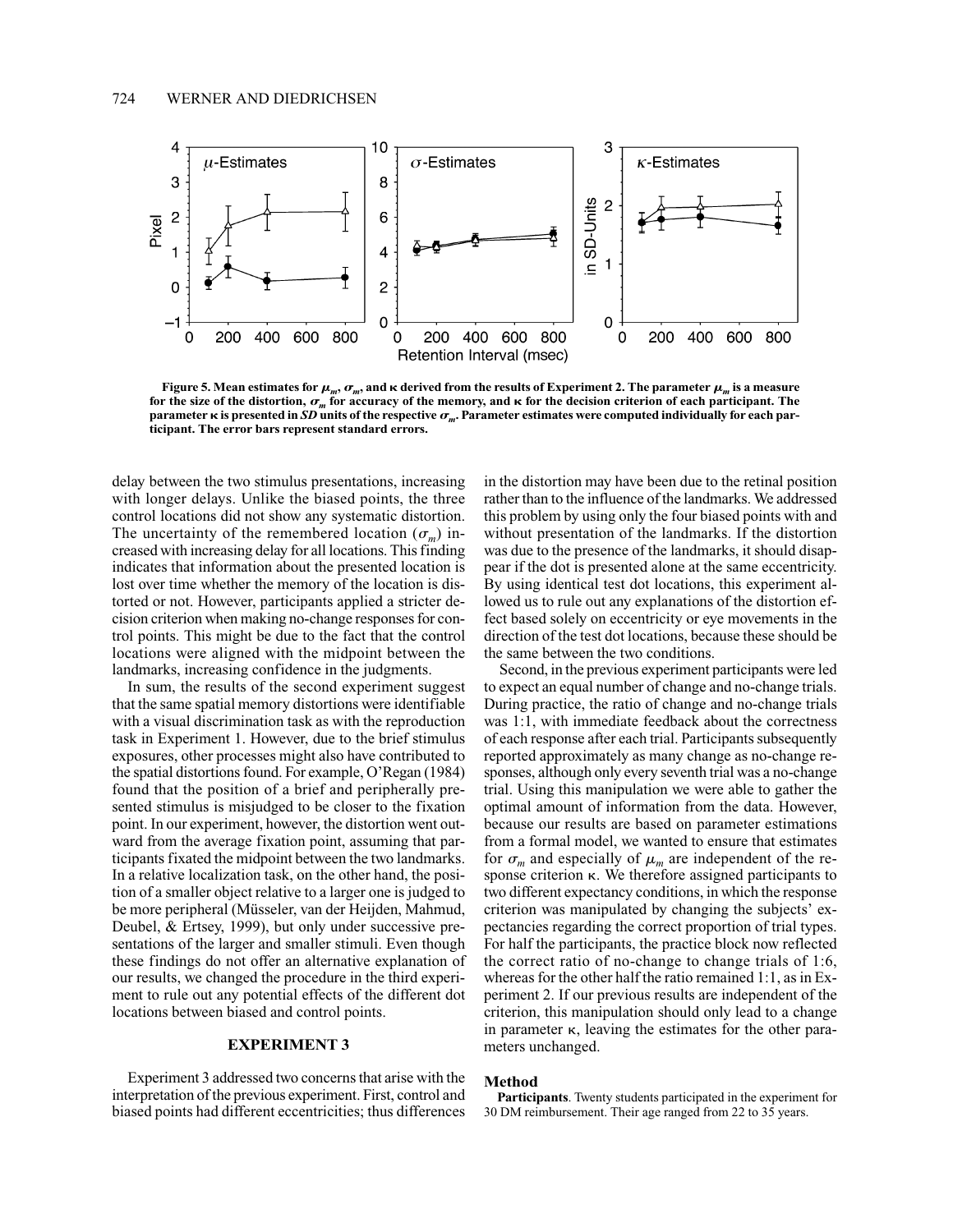**Apparatus and Stimuli**. The setup was identical to that of Experiment 2 with the exception that only the four biased locations were used in this experiment.

**Procedure**. The procedure was to a large degree identical to that of Experiment 2. There were two landmark conditions, alternating between blocks: In the landmarks-visible condition, the original dot and the test dot were both presented together with the two landmarks. In the no-landmarks condition, the original and the test dot were both shown without the landmarks. The sequence of conditions was alternated from participant to participant. After each block, the participants received feedback about their discrimination performance. The interval between the first and the second presentations was reduced to 50, 100, 200, or 400 msec and was varied randomly within a block. To ensure that no apparent motion was perceived even in the shortest retention interval, we used a higher intensity mask. A rectangular region of 300  $\times$  200 pixels (7°  $\times$  4.6°) was filled with a random checkerboard pattern consisting of individual squares of 4 pixels (5.5′), changing randomly between black and white every 16 msec.

Participants were assigned to one of two expectancy conditions, which differed solely in the practice block. In the high-expectancy condition, half of the 32 practice trials were no-change trials, as in the previous experiment, whereas in the low-expectancy condition, the ratio between the change and no-change trials was 1:6. In addition to giving trial-by-trial feedback in the practice block, the experimenter informed the participants in the low-expectancy condition that only one seventh of all trials were no-change trials. Assignment to condition was not randomized because the low-expectancy condition was added to the experiment later.

#### **Results**

The data from 1 participant in the low-expectation condition were excluded from the analysis because of poor performance in the no-landmark condition  $(d' = -0.05)$ . The other participants in this condition showed a mean performance of  $d' = 0.70$ ,  $SD = 0.51$ .

In the landmarks-visible condition, the rate of no-change responses was again significantly higher for changes in the direction of the distortion versus in the opposite direction for all four retention intervals  $[t(18) > 4.16, p \le$ .001] compared with nonsignificant or significantly lower rates in the no-landmarks condition  $[-3.28 \le t(18) \le$ .19,  $p > .004$ . The model fit the data well. Only 10 of the 152 fits deviated on a 5%-significance level from the data. Because of space limitations we do not include another histogram of the results for this experiment or Experiment 4 as we did for Experiment 2.

The parameter estimates (Figure 6) were submitted to an ANOVA with landmark condition and rentention interval as within-subjects variables and the expectancy condition as a between-subjects variable. The expectancy condition did not have any significant influence on the estimates for  $\mu_{m}$ , nor was there any significant interaction involving this variable (all  $Fs \le 1$ ). Thus, estimates were robust to big changes in the rate of no-change response, and we present the data collapsed over this factor. The  $\mu_m$  estimates differed significantly between the landmark conditions  $[F(1,17)] =$ 70.22,  $MS_e = 4.21$ ,  $p < .001$ ] and showed a significant effect of retention interval  $[F(3,51) = 17.41, M_s = 0.68,$  $p < .001$ ]. The landmark condition  $\times$  retention interval interaction was significant  $[F(3,51) = 2.89, MS_e = 1.03,$  $p = .044$ . After a retention interval of only 50 msec the estimates for the distortion in the landmarks-visible condition already differed significantly from zero  $\lceil t(18) \rceil$ 3.32,  $p = .004$ . In the no-landmark condition, the 50-msec and 100-msec condition showed a  $\mu_m$  value smaller than zero  $[t(18) = -2.79, p = .011,$  and  $t(18) = -2.75, p =$ .013]; for the remaining two retention intervals, this difference was not significant. Planned paired comparisons (one-sided) in the landmarks-visible condition revealed no significant increase in distortion from 50 to 100 msec  $[t(18) = 0.49]$ , but significant increases from 100 to 200 msec  $[t(18) = 3.01, p = .003]$  and 200 to 400 msec  $[t(18) = 3.55, p = .001].$ 

Estimates for  $\sigma_m$  also changed with increasing retention interval  $[F(3,51) = 15.66, MS_e = 0.67, p < .001]$ . There was a significant difference between the two landmark conditions  $[F(1,17) = 5.34, MS_e = 1.53, p = .034]$ , but no interaction with the retention interval  $[F(3,51) = 0.57,$  $MS_e = 0.53$ ,  $p = .93$ . The uncertainty parameter differed significantly between the low- and high-expectancy conditions  $[F(1,17) = 7.67, MS_e = 14.77, p = .013]$ , but no interaction involving this variable was significant.

As expected, the  $\kappa$  estimates varied significantly with the expectancy condition  $[F(1,17) = 53.36, MS_e = 0.95,$  $p < .001$ . In the low-expectancy condition, the estimates



**Figure 6. Mean estimates** ( $\pm SE$ ) for  $\mu_m$ ,  $\sigma_m$ , and standardized  $\kappa$  in Experiment 3.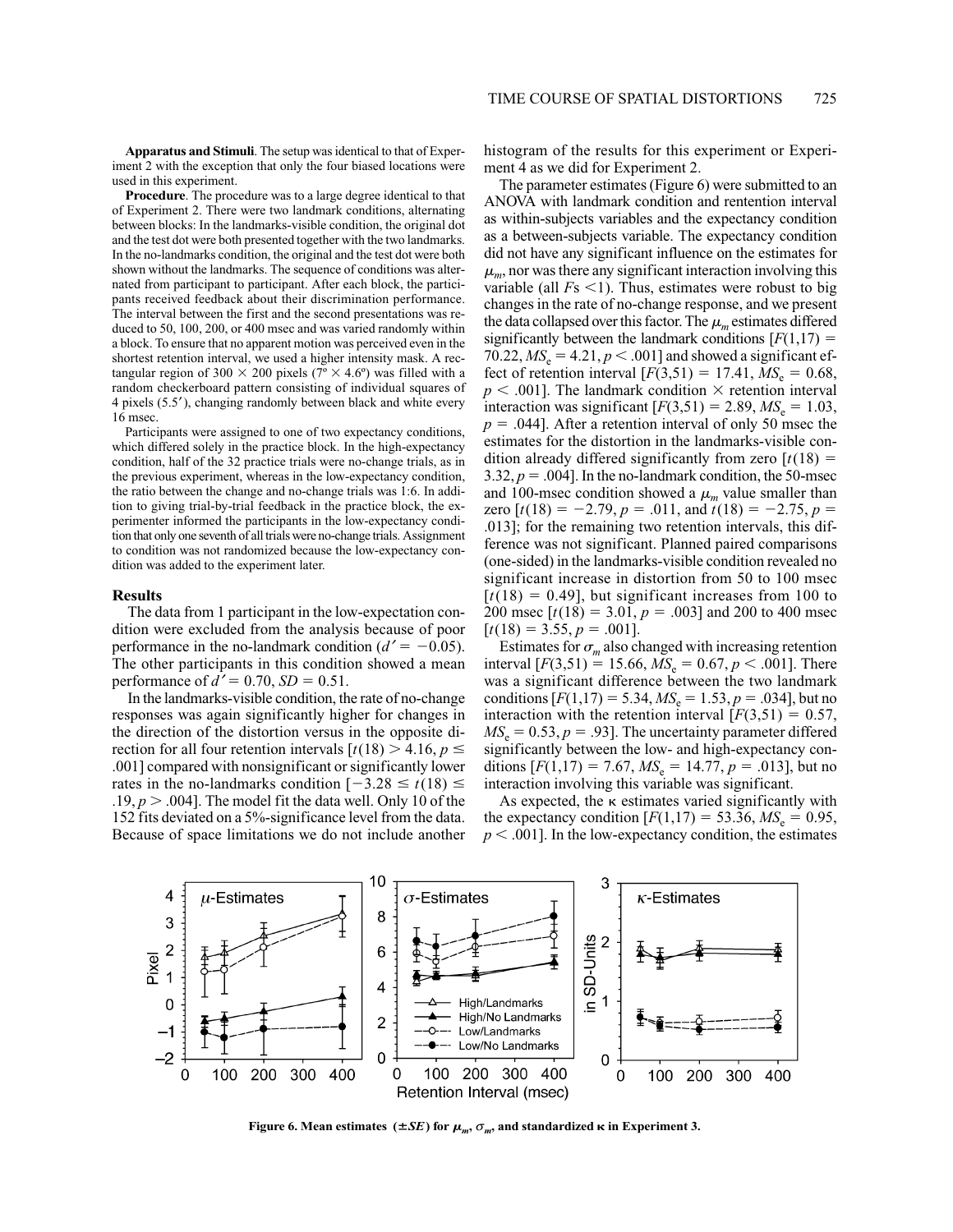were considerably lower than in the high-expectancy condition, reflecting a stricter criterion for a no-change response. Whereas in the high-expectancy condition 58.5% of the responses indicated no change, this number decreased to 26.3% in the low-expectancy condition. There was a significant change of  $\kappa$  with retention interval  $[F(3,51) = 2.94, MS_e = 0.036, p = .041]$ , but no significant effect of condition  $[F(1,17) = 2.22, MS_e = 0.076,$  $p = .15$ ]. No other interaction was significant.

#### **Discussion**

As in Experiment 2, the results show the presence of a spatial memory distortion following a brief retention interval. Even for retention intervals as brief as 50 msec, a significant distortion was observed in the landmarks-visible condition. As expected, the no-landmarks condition did not show a systematic distortion in the same direction as observed with landmarks. This makes the eccentricity of the test locations an unlikely candidate to explain the different spatial distortions. The results thereby also confirm that the spatial organization induced by the landmarks is responsible for the distortion. The stronger distortion effect compared with that in Experiment 2 can probably be attributed to the higher intensity mask used in this experiment.

The effect of the retention interval was more pronounced in this experiment than in Experiment 2. With increasing delay, the size of the distortion doubled in the landmarksvisible condition. In terms of the Huttenlocher et al. (1991) model, this could be interpreted as the fast decay of accurate location information within the first 400 msec and a stronger weighting of categorical information in reconstructing the remembered location. The interaction between the landmark-condition and retention interval taken together with Figure 6 indicates that the distortion increased with increasing retention interval, even though the interaction is weak. This is due to the  $\mu_m$  estimates in both conditions showing a similar pattern with increasing retention interval. In the no-landmarks condition, though, the absolute size of the distortions is very small.

The change in the expectancy of the participants had the predicted result. The number of no-change responses in the low-expectancy condition was only half of that in the highexpectancy condition, which is reflected in lower estimates for the response criterion. There were no differences in estimated distortion between these two conditions, but the uncertainty parameter was affected. This indicates that  $\sigma_m$ might not be entirely independent of the response criterion.

# **EXPERIMENT 4**

In Experiments 2 and 3, we showed for a subset of locations that the distortion found in a visual discrimination paradigm was in the same direction as in the reproduction paradigm of Experiment 1. Four locations showed a distortion in an outward direction and three positions showed no distortion in Experiment 1. Although retinal eccentricity is an unlikely explanation for this pattern, given the re-

sults of Experiment 3, we tried to replicate in Experiment 4 the distortion pattern of Experiment 1 for distortions *toward* the center of the display. A finding that our visual discrimination procedure produced the same results as those from Experiment 1 for three different types of distortions (no distortion, outward expansion, compression toward the center) would strengthen our claim that the distortions identified in both tasks are based on the same principles. We therefore chose four new locations that had shown a distortion toward the center in Experiment 1 and tested them in the same way as before.

#### **Method**

**Participants**. Eleven student participants from the same pool as in the previous experiments took part in this 2-h experiment.

**Stimuli and Procedure**. The stimulus display and the mask were the same as in Experiment 3. The only change to the previous experiment was the location of the dots. We chose four points  $\{\pm 90,$  $\pm 30$ } close to the landmarks that had shown a distortion toward the center in Experiment 1 (Figure 1). The test dots for these locations were aligned along the mean distortion vector found in Experiment 1, three in both directions with an average distance of 4.1 pixels between them. We labeled the test dots in the direction of the distortion  $+1$ ,  $+2$ , and  $+3$ , and the test dots against the direction of the distortion  $-1$ ,  $-2$ , and  $-3$ . As before, a distortion in the direction of Experiment 1 would yield positive  $\mu_m$  values.

#### **Results**

The data from 1 participant were excluded from the analysis because his performance in the no-landmark condition was equivalent to guessing  $(d' = -0.08)$ . The performance of the other participants in the no-landmark condition was also poorer than in the last experiment  $(d' = 0.68, SD = 0.42)$ , reflecting a more difficult discrimination due to the higher eccentricity of the points. The parameter estimation was performed as in the last experiment. In 11 of 88 cases, the model prediction differed significantly ( $\alpha$  = .05) from the data, with 8 of those cases in the landmark-visible condition. The model fit was unstable for 1 participant in the most difficult condition (no landmark, 400-msec retention interval), with guessinglevel performance. We replaced this cell for further analysis with the mean of the other participants in this condition. Exclusion of this participants' data would not have changed the results qualitatively.

As in Experiments 2 and 3, no-change responses again showed significantly higher rates for changes in the direction of the distortion versus in the opposite direction for all four retention intervals in the landmarks-visible condition  $[t(8) > 2.36, p \leq .046]$ . In contrast, the results were symmetric for all retention intervals in the no-landmark condition  $[t(8) \le 0.96, p > .364]$ . As before, the  $\mu_m$  estimates (Figure 7) for the landmark differed significantly from those for the no-landmark condition  $[F(1,9) = 7.47]$ ,  $MS_e = 4.69, p = .023$ ] and were also significantly different from zero  $[t(9) = 2.33, p = .044]$ . There was no significant effect of retention interval  $[F(3,27) = 2.10, MS_e = 0.63,$  $p = .12$ , nor was there a retention interval  $\times$  condition interaction  $[F(3,27) = 0.77, MS_e = 0.48, p = .52]$ .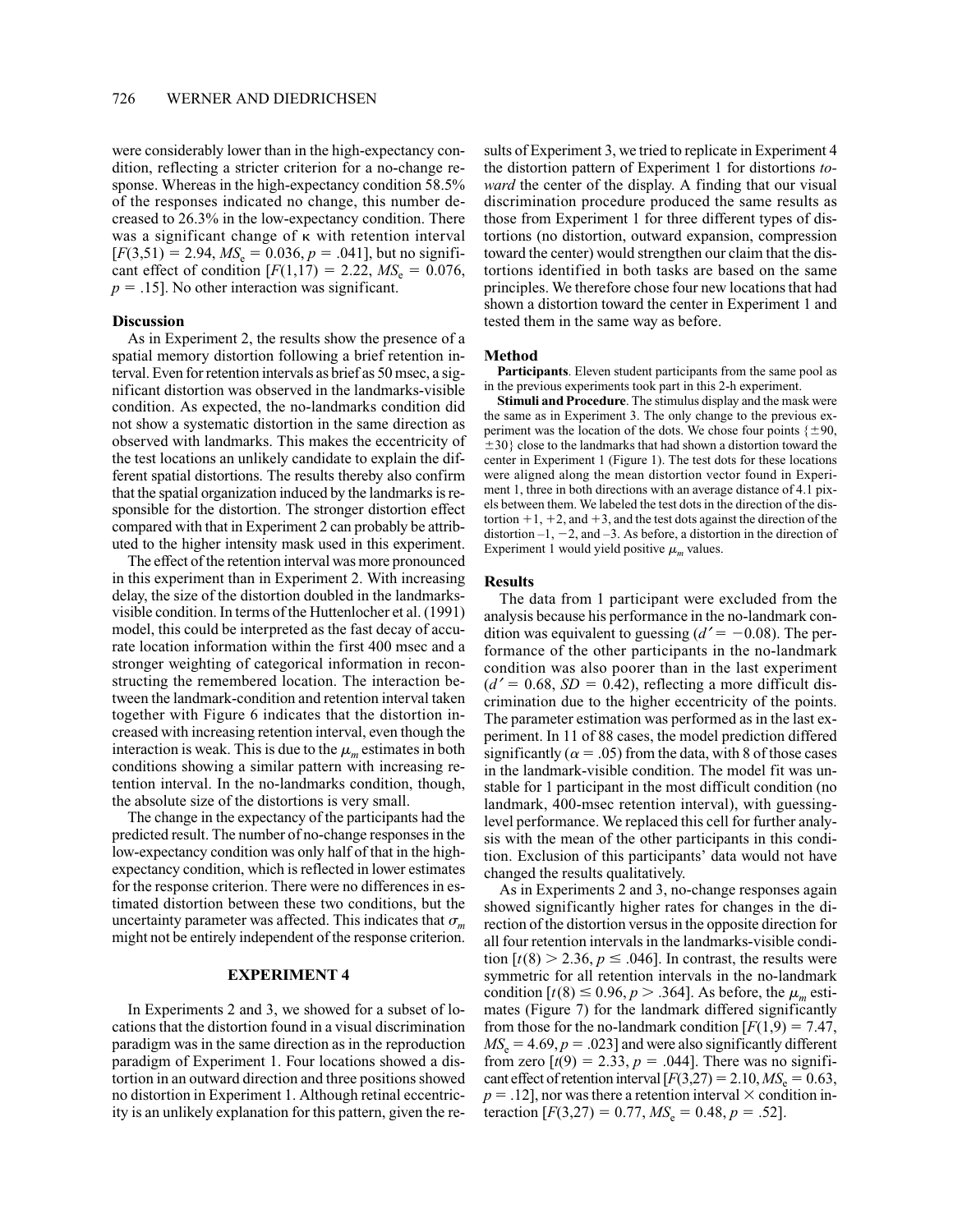

**Figure 7. Mean estimates** ( $\pm SE$ ) for  $\mu_m$ ,  $\sigma_m$ , and standardized  $\kappa$  in Experiment 4.

The  $\sigma_m$  estimates showed a large difference between the landmark and the no-landmark conditions  $[F(1,8) = 45.86]$ ,  $MS_e = 6.90, p < .001$ . There was no effect of retention interval  $[F(3,27) = 0.66, MS_e = 0.89, p = .58]$ , nor an interaction between condition and retention interval  $[F(3,24) =$ 0.94,  $MS_e = 1.06$ ,  $p = .43$ . The  $\kappa$ -estimates differed significantly between conditions  $[F(1,9) = 23.58, MS_e]$ 0.266,  $p < .001$ ] and varied slightly with retention interval  $[F(3,27) = 3.06, MS_e = 0.067, p = .045]$ .

#### **Discussion**

As in all prior experiments, the participants showed evidence of spatial distortions at very brief retention intervals. In this case, positive values corresponded to distortions toward the center, indicating a tendency to remember the dot further toward the middle of the display when landmarks were present. In the no-landmarks condition, no evidence of any distortion was found. The distortion was smaller than in Experiment 2 and 3, just as the original distortion for the more eccentric locations was smaller in Experiment 1.

In contrast to the previous experiments, Experiment 4 did not indicate any change of the distortion for longer retention intervals, and only 1 participant showed any indication of an increasing distortion. In this experiment, the distortion thus seemed to be fully present at 50 msec, and the data thus do not suggest an increase of distortion with increasing retention interval, as in the previous experiment.

The  $\sigma_m$  estimates were substantially higher in the nolandmark condition than in the landmarks-visible condition and were also much higher than for the more central points previously used. This increased uncertainty in the underlying memory representations probably reflects the higher eccentricity of the points. The much lower  $\sigma_m$  estimates in the landmark condition can be attributed to the proximity of the landmark to the dots, helping the participants to anchor their spatial representation. A similar argument can be made for the decreased criterion used in the landmarks condition. We assume that this difference might reflect an adjustment toward a stricter criterion when the task becomes easier.

# **GENERAL DISCUSSION**

The series of experiments presented in this article addresses two important questions regarding the time course of spatial memory distortions—the point at which spatial distortions are first detectable and their development over time. As a prerequisite, we need to show that the visual discrimination task used in Experiments 2, 3, and 4 taps into the same cognitive processes as those tapped by the traditionally employed reproduction method used in Experiment 1. The close resemblance of the pattern of results across the two different types of tasks suggests this to be the case. Dot locations, which were reproduced away from the center of the display in Experiment 1, also showed an outward distortion in our discrimination paradigm, whereas control points that showed no distortion in the reproduction task similarly showed no distortion in the discrimination paradigm. Dot locations near the landmarks, which showed a distortion toward the center of the display in the reproduction task, exhibited the same distortion in the discrimination task. As expected, the presence of the landmarks was crucial for these distortions to occur—no distortions or small distortions in the opposite direction were found in conditions where no landmarks were presented. Taken together, the high agreement of these two measures across different locations and conditions lets us propose that the visual discrimination method used in this study can be validly taken as a measure for spatial memory distortions.

The main finding of our study consists of the fast onset of spatial distortions. In Experiments 3 and 4, distortions were detectable at a 50-msec retention interval between the first presentation and the second presentation of the stimulus. The distortion pattern of reproduced dot locations in Experiment 1 can therefore be linked to distortions, which are present almost immediately after a 50-msec retention interval.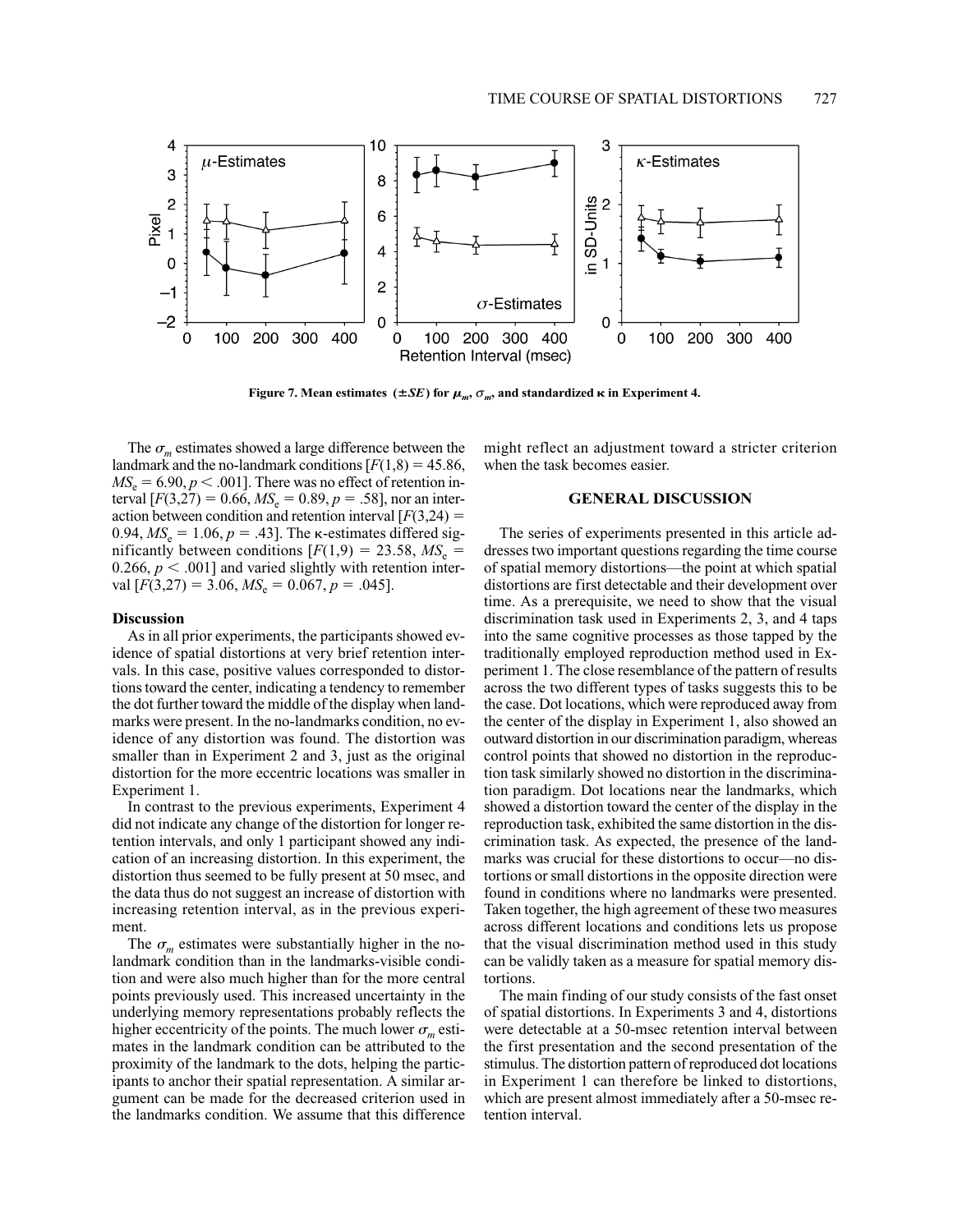# 728 WERNER AND DIEDRICHSEN

In our view, the distortions reported in all four experiments are memory based and not solely due to misperceptions of spatial relations. First, unlike in many other studies dealing with *perceptual biases*, the visual display when the stimulus location was encoded was identical to the visual display when the location had to be reproduced (Experiment 1) or when a judgment about the location had to be made (Experiments 2–4). If we assume that a dot near a landmark is perceived as further away from the landmark than it really is, this would, of course, lead to a biased memory representation of the location of the dot. However, when participants *reproducing* the dot location or *judging* the relative location of the dot in the same visual scene, the same perceptual processes are at work as during the original encoding of the location. Any systematic effects of perceptual biases therefore should cancel out between encoding and reproduction as long as the perceptual context and the perceptual processes stay the same. Only when the perceptual situations during encoding and reproduction differ significantly should perceptual biases play a role in reproduction experiments (see Crawford et al., 2000, for a similar point). In the tilt illusion, for example, this is achieved by presenting a line together with an illusion-inducing context (usually a second, disoriented line) while the test line's orientation has to be reproduced without the presence of the context (Wenderoth & Johnson, 1985).

Assuming a perceptual bias as the source of our results thus implies that the visual situation between first and second presentations must change, either by a change in fixation or by a change in the allocation of attention. A recent study by Suzuki and Cavanagh (1997) provides evidence that the allocation of attention can influence position judgments. In their study, observers had to judge the relative position of two vertical lines (vernier stimulus) after attending to briefly presented cues to the sides of the lines. The two lines were presented simultaneously, and thus their task did not include a memory component. Their results show that the *perceived* relative position of the two lines is biased away from an attended cue presented prior to the vernier stimulus. In addition, Suzuki and Cavanagh were able to show that this repulsion effect away from an attended location developed within the first 200 msec after the presentation of the cue and was already present within 50 msec. Unlike our data, however, their results also showed that the effect of attention slowly *diminishes* over the course of the first 800 msec. The different time courses therefore make it implausible that attentional factors can account for our results. Recent results by Sheth and Shimojo (2001) also make eye movements unlikely candidates for the spatial distortions we found in our experiments.

A second argument in favor of a memory interpretation of the results concerns the time course found in Experiments 2 and 3, where an increase of the retention interval led to an increase of distortion. In Experiment 3, moreover, the increase of distortion in the landmarks-visible

condition was significantly different from the slight distortions in the no-landmarks condition. The dependence of an effect on retention time has traditionally been interpreted as an indication for a role of memory in the effect. Even though the results from Experiment 4 fail to support a general increase of spatial distortion with increasing retention interval, independent reports of increasing visual distortions with increasing retention interval support a memory effect interpretation (Crawford et al., 2000; Sheth & Shimojo, 2001).

However, the lack of an increase of the spatial distortion in Experiment 4, together with the weak interaction found between retention interval and landmark condition in Experiment 3, allows for an alternative explanation of our results.<sup>1</sup> The change of the distortion with increasing retention interval and the bias induced by the landmarks may depend on two independent processes. An immediate (within 50 msec) development of a spatial bias congruent with the results of Experiment 1 would be driven by the presence of landmarks. A slower process, which is independent of the landmarks, would cause the drift away from the center of the display, causing the increases in absolute distortion that we found in Experiments 2 and 3. The similar drift of the remembered location for the landmarkvisible and no-landmark conditions in Experiment 3 lends some credibility to this point. Even though there is no noticeable absolute distortion in the no-landmarks condition, the graphs run almost parallel. Therefore, if one conceives of the distortion as the relative difference *between* the two conditions, there seems to be little change dependent on retention interval (in our previous discussions, we have mainly focused on the absolute error as an indication of distortion). At this point we cannot exclude this alternative explanation. The origin of this hypothetical process, however, remains unclear. It seems unlikely that a drift of the memory representation in an outward direction is connected to the eccentricity of the presented location. In Experiment 4, in which the target dots were at even more peripheral positions than in Experiments 2 and 3, no change in the distortion was found.

In any case, our results clearly emphasize the close link between perceptual and memory processes in the temporal domain, showing that spatial memory is distorted after a retention interval of 50 msec. Within the framework of Huttenlocher et al.'s (1991) model of reconstructive spatial memory, this indicates that categorical information immediately plays a role in remembering spatial locations once the perceptual input is gone. A part of the coordinate information, in contrast, must deteriorate very rapidly after stimulus offset.

According to the idea of two contributing representations, the time course of the distortion is determined by a shift in the relative weights between the two sources of information. A representation of the stimulus in terms of the perceived structure of space (e.g., its category) is encoded very rapidly within a few hundred milliseconds after the onset of a stimulus, increasing the weight of this informa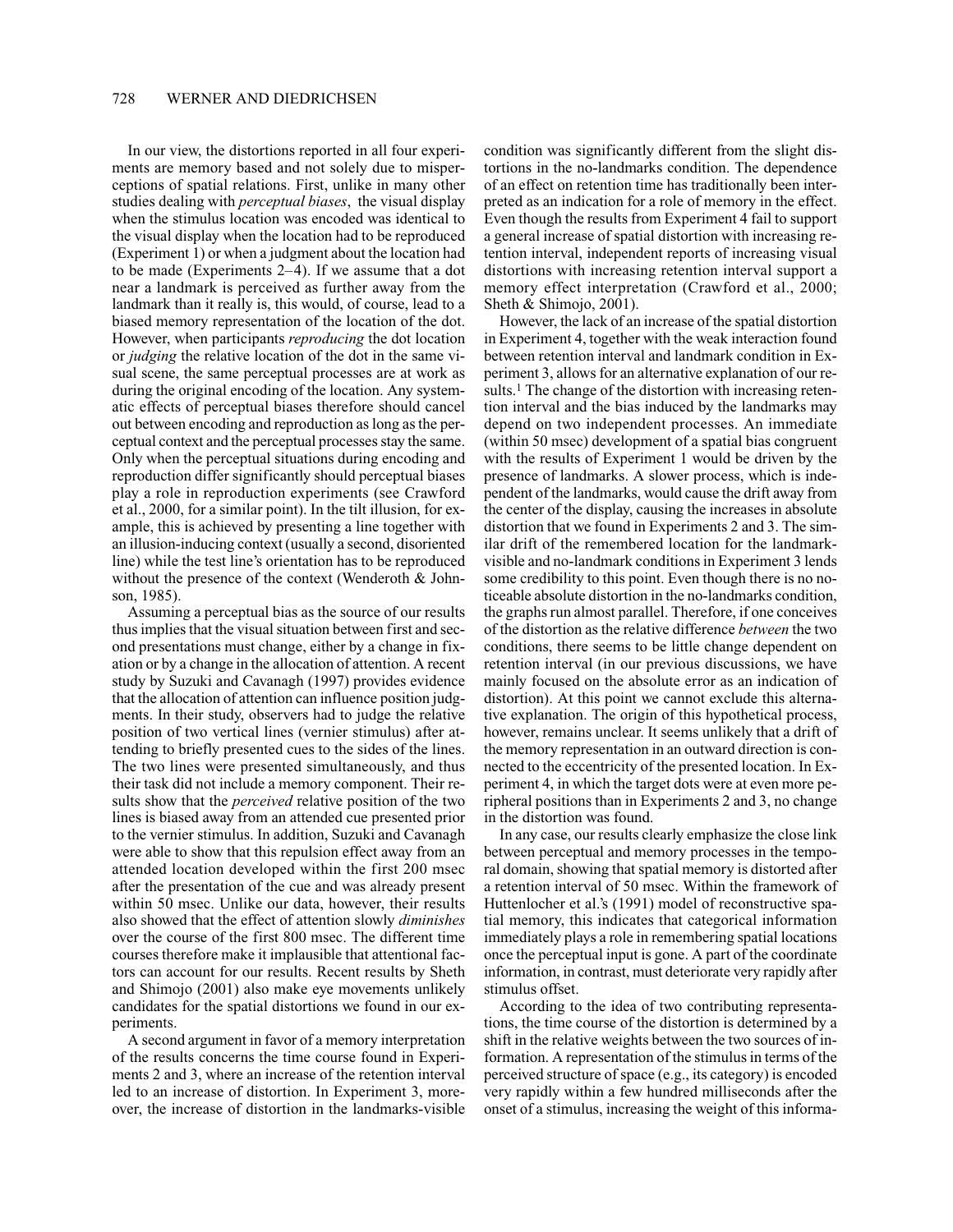tion. Simultaneously, detailed visuospatial information in iconic memory quickly fades (see Coltheart, 1980, for a review), decreasing the weight of this source of information. The presence of an almost immediate distortion fits well with the concept of a rapid loss of information from the visual buffer once the visual stimulus is masked (e.g., Gegenfurtner & Sperling, 1993). When comparing the two perceptual events, observers thus have to reconstruct the first event from a short-term memory representation, whereas the second perceptual event can rely more heavily (maybe exclusively) on the available visual input as a source of location information.

Studying the time course of distortions in spatial representations over very short retention intervals raises the question whether participants may have been able to use additional sources of information at very short retention intervals. One possible candidate for such information is apparent motion. Our participants could have followed the simple strategy of reporting a change whenever they perceived a motion signal between the first and the second presentations of the dot. This could have caused the reduced spatial distortion for brief retention intervals, even though the positional information was already distorted. As results by Gros, Pope, and Cohn (1996) show, a motion signal can be extracted and used for the judgment about relative position for an interstimulus interval (ISI) of up to 100 msec. However, in their experiment the ISI was unmasked. Using a static visual noise mask, Braddick (1973) was able to reduce the maximum ISI at which apparent motion was still visible to approximately 20 msec, well below the 50-msec retention interval we used. Our dynamic visual noise mask, which provides multiple random motion signals across the whole stimulus display, should have led to an even lower maximum ISI for apparent motion.

In sum, our results clearly show that distortions in the spatial representation are present after retention intervals of only 50 msec. Although it is difficult to locate the precise point in visual processing at which the distortions occur, the short lag in processing between the two perceptual events suggests that they are caused by memory effects early in the stream of perceptual processing. Our results indicate clearly that an accurate representation of the location of the dot is lost very early. All information entering shortterm memory seems to be already subject to a distortion. Although less clear, our results also indicate that the size of the distortion is then increasing further. Whether additional perceptual biases are also present in early visual processing of our stimulus displays is an open question.

The present results raise the interesting question of whether spatial memory distortions usually attributed to long-term memory can be accounted for by early processes. The pattern of distortions found in Experiment 1 is the same as the pattern of distortions found for children searching for a buried toy in a rectangular sandbox (Huttenlocher et al., 1994). It thus seems that the spatial distortions developing within the first 50 msec after the presentation of a visual stimulus do not change qualitatively over the time span of many seconds or even minutes. The distortions produced by the hierarchical structure of spa-

tial memories for large-scale spaces, acquired over long periods of time (Hirtle & Jonides, 1985), closely resemble the effects of structuring visually perceived space in our experiments. This implies that similar principles might be at work in mental representations of space, at both long and very brief time scales.

#### **REFERENCES**

- BRADDICK, O. (1973). The masking of apparent motion in random-dot patterns. *Vision Research,* **13**, 355-369.
- BRYANT, D. J., & SUBBIAH, I. (1993). Strategic and perceptual factors producing tilt contrast in dot localization. *Memory & Cognition,* **21**, 773-784.
- Carmichael, L., Hogan, H. P, & Walter, A. A. (1932). An experimental study of the effect of language on the reproduction of visually perceived forms. *Journal of Experimental Psychology,* **15**, 73-86.
- Coltheart, M. (1980). Iconic memory and visible persistence. *Perception & Psychophysics,* **27**, 183-228.
- Crawford, L. E., Huttenlocher, J., & Engebretson, P. H. (2000). Category effects on estimates of stimuli: Perception or reconstruction? *Psychological Science,* **11**, 280-284.
- Crumbaugh, J. C. (1954). Temporal changes in the memory of visually perceived form. *American Journal of Psychology,* **67**, 647-658.
- Diedrichsen, J. (1999). *Gibt es ein motorisches Kurzzeitgedächtnis für Positionen im Greifraum?* Unpublished diploma thesis, University of Göttingen, Germany.
- FREYD, J. J., & JOHNSON, J. Q. (1987). Probing the time course of representational momentum. *Journal of Experimental Psychology: Learning, Memory, & Cognition,* **13**, 259-268.
- Gegenfurtner, K.R., & Sperling, G. (1993). Information transfer in iconic memory experiments. *Journal of Experimental Psychology: Human Perception & Performance,* **19**, 845-866.
- Gros, B. L., Pope, D. R., & Cohn, T. E. (1996). Relative efficiency for the detection of apparent motion. *Vision Research,* **36**, 2297-2302.
- HIRTLE, S. C., & JONIDES, J. (1985). Evidence of hierarchies in cognitive maps. *Memory & Cognition,* **13**, 208-217.
- HUTTENLOCHER, J., HEDGES, L. V., & DUNCAN, S. (1991). Categories and particulars: Prototype effects in estimating spatial location. *Psychological Review,* **98**, 352-376.
- Huttenlocher, J., Newcombe, N., & Sandberg, E. H. (1994). The coding of spatial location in young children. *Cognitive Psychology,* **27**, 115-147.
- LAENG, B., PETERS, M., & McCABE, B. (1998). Memory for locations within regions: Spatial biases and visual hemifield differences. *Memory & Cognition,* **26**, 97-107.
- Levinson, S. (1996). Frames of reference and Molyneux's question: Crosslinguistic evidence. In P. Bloom, M. A. Peterson, L. Nadel, & M. F. Garrett (Eds.), *Language and space* (pp. 109-107). Cambridge, MA: MIT Press.
- MOORE, C. M., & EGETH, H. (1997). Perception without attention: Evidence of grouping under conditions of inattention. *Journal of Experimental Psychology: Human Perception & Performance,* **23**, 339-352.
- Müsseler, J., van der Heijden, A. H. C., Mahmud, S. H., Deubel, H., & Ertsey, S.(1999). Relative mislocalization of briefly presented stimuli in the retinal periphery. *Perception & Psychophysics,* **61**, 1646-1661.
- NELSON, T. O., & CHAIKLIN, S. (1980). Immediate memory for spatial location. *Journal of Experimental Psychology: Human Learning & Memory,* **6**, 529-545.
- O'Regan, J. K. (1984). Retinal versus extraretinal influences in flash localization during saccadic eye movements in the presence of a visible background. *Perception & Psychophysics,* **36**, 1-14.
- Riley, D. A. (1962). Memory for form. In L. Postman (Ed.), *Psychology in the making* (pp. 402-465). New York: Knopf.
- SCHIANO, D. J., & TVERSKY, B. (1992). Structure and strategy in encoding simplified graphs. *Memory & Cognition,* **20**, 12-20.
- SCHMIDT, T., WERNER, S., & DIEDRICHSEN, J. (2002). *Spatial distortions induced by multiple visual landmarks: Evidence for a partition principle.* Manuscript submitted for publication.
- SHETH, B.R. & SHIMOJO, S. (2001). Compression of space in visual memory. *Vision Research,* **41***,* 329-341.